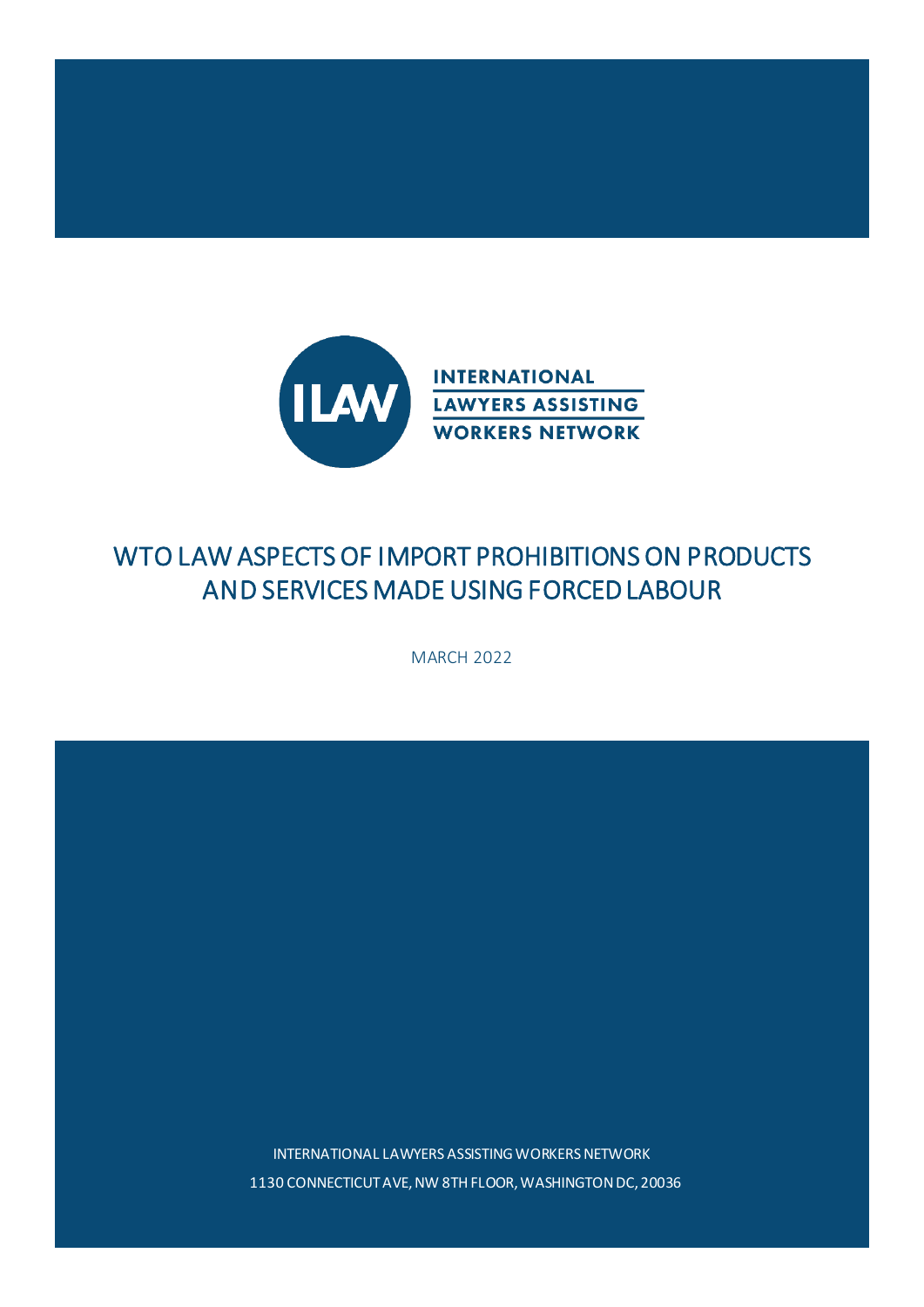# INTRODUCTION AND SUMMARY

<span id="page-1-4"></span>All states are obliged under international law to eradicate forced labour within their own territories.<sup>[2](#page-1-1)</sup> However, these obligations do not require states to eradicate forced labour in *other*states.At most, states are obliged to cooperate with each other to this end.<sup>[3](#page-1-2)</sup> But regardless of their obligations, states are increasingly acting voluntarily, adopting unilateral measures to eradicate forced labour in other states, in particular by imposing prohibitions on the importation of products that have been produced using forced labour. It is possible that, in future, they may also restrict trade in services supplied using forced labour.

This memorandum considers the legality of such measures under WTO law. Section 1 considers prohibitions on imports of forced labour products, first by looking at the obligations under the GATT 1994 which apply to such measures, and then by considering the exceptions to these obligations. Section 2 considers the equivalent two questions under the GATS Agreement in relation to restrictions on forced labourservices.

The overall conclusion is that, in principle, WTO law is sufficiently flexible to permit WTO Members to adopt measures prohibiting the importation of forced labour products and services. It is almost inevitable that such measures will violate applicable WTO obligations. This is because, by their very nature, these measures are likely to be prohibited quantitative restrictions on trade in goods or services, or they are likely to discriminate against or between foreign products or services[.4](#page-1-3)Nonetheless, if carefully designed, prohibitions on imports of forced labour products or services can be justified under the GATT 1994 and GATS general exceptions. This is on two grounds. First, both of these agreements permit WTO Members to adopt measures that are necessary to protect their public morals. It is not difficult to argue that a WTO Member is protecting its public morals by prohibiting imports of forced labour products and services, given international prohibitions on the use of forced labour. However, the prohibition needs to be no more trade restrictive or discriminatory than necessary to achieve its objective.

The GATT 1994 (but not GATS) also has an exception for import prohibitions of 'products of prison labour'. This exception covers import prohibitions on forcedlabour products that are produced in correctional settings, and

<span id="page-1-0"></span><sup>\*1</sup> This memorandum was prepared on behalf of the ILAW Network by Dr. Tibisay Morgandi, Assistant Professor, School of Law, Queen Mary University of London [\(t.morgandi@qmul.ac.uk](mailto:t.morgandi@qmul.ac.uk)).

<span id="page-1-1"></span><sup>2</sup> The ILO Forced Labour Convention 1930 (No 29), in force 1 May 1932, has been ratified by 179 states (but not Afghanistan, Brunei Darussalam, China, Marshall Islands, Palau, Tonga, Tuvalu, and the United States): [https://www.ilo.org/dyn/normlex/en/f?p=1000:11300:0::NO:11300:P11300\\_INSTRUMENT\\_ID:312174](https://www.ilo.org/dyn/normlex/en/f?p=1000:11300:0::NO:11300:P11300_INSTRUMENT_ID:312174); and see also its 2014 Protocol, in force 9 Nov 2016, ratified by 57 states: [https://www.ilo.org/dyn/normlex/en/f?p=NORMLEXPUB:12100:0::NO:12100:P12100\\_INSTRUMENT\\_ID,:3174](https://www.ilo.org/dyn/normlex/en/f?p=NORMLEXPUB:12100:0::NO:12100:P12100_INSTRUMENT_ID,:3174672:NO) [672:NO](https://www.ilo.org/dyn/normlex/en/f?p=NORMLEXPUB:12100:0::NO:12100:P12100_INSTRUMENT_ID,:3174672:NO). The ILO Abolition of Forced Labour Convention 1957 (No 105) has been ratified by 176 states (but not Brunei Darussalam, China, Japan, Laos, Marshall Islands, Myanmar, Palau, Korea, Timor-Leste, Tonga, Tuvalu). Forced labour is also prohibited in all major human rights conventions. In *Nevsun Resources Ltd v Araya* 2020 SCC 5 (CanLII), the Supreme Court of Canada said that '[t]o the extent that debate may exist about whether forced labour is a peremptory norm, there can be no doubt that it is at least a norm of customary international law' (para 102).

<span id="page-1-2"></span><sup>&</sup>lt;sup>3</sup> Cf para 14 of the ILO Forced Labour (Supplementary Measures) Recommendation 2014 (No 203), [https://www.ilo.org/dyn/normlex/en/f?p=NORMLEXPUB:12100:0::NO:12100:P12100\\_INSTRUMENT\\_ID:31746](https://www.ilo.org/dyn/normlex/en/f?p=NORMLEXPUB:12100:0::NO:12100:P12100_INSTRUMENT_ID:3174688:NO) [88:NO](https://www.ilo.org/dyn/normlex/en/f?p=NORMLEXPUB:12100:0::NO:12100:P12100_INSTRUMENT_ID:3174688:NO).

<span id="page-1-3"></span><sup>4</sup> This is a simplification. The detail is set out below.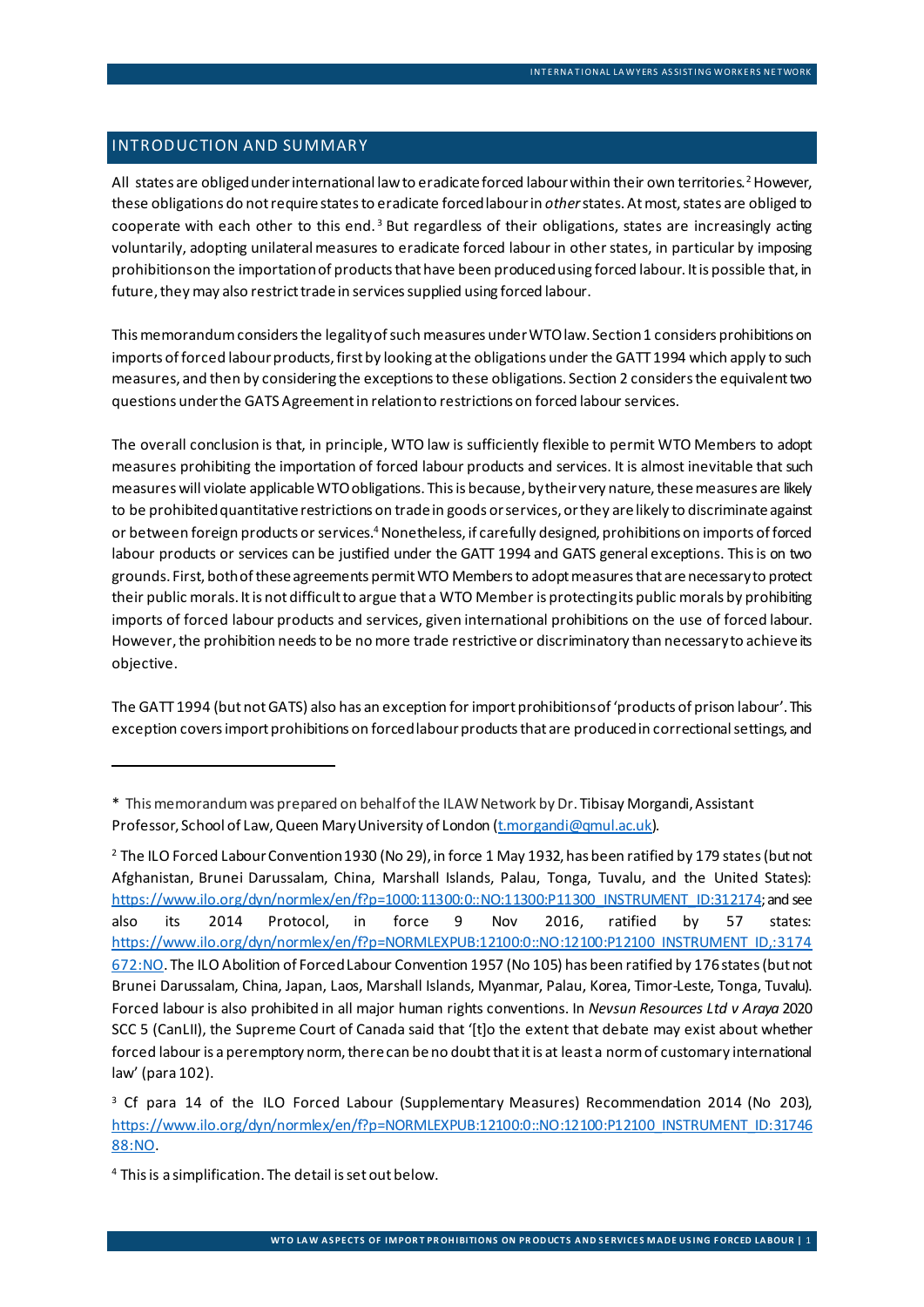it may also cover import prohibitions on forced labour products that are produced in non-correctional but 'prison-like' settings, such as modern slavery. Unlike the 'public morals' exception, the 'prison labour products' exception does not require the measure to be no moretrade restrictive than necessary to achieve any objective; it is enough that it has a connection with prison labour products. However, it must still be no morediscriminatory than necessary to achieve its objective.

It is in relation to these 'necessity' conditions that careful design is important.An import prohibition will only be 'necessary' to achieve its objective if there is no less trade restrictive (in the case of the public morals exception) and no less discriminatory (in the case of the public morals and prison labour exception) alternative measure, reasonably available to the regulating WTO Member, that is capable of achieving the measure's objective to the same degree. These are not impossible conditions. But meeting them means thatthe prohibitions must not be unduly onerous. It cannot, for example, be unduly difficult for a trader to demonstrate that the exported product or service is *not*produced using forced labour.

In summary, while WTO law imposes disciplines on trade restrictions on forced labour products and services, these disciplines are designed to ensure good rulemaking, and they are therefore disciplines with which it should be possible to comply.

# GATT 1994

## INTRODUCTION

The WTO General Agreement on Tariffs and Trade (GATT 1994) governsimport prohibitions of products based on the way that they are produced.<sup>[5](#page-2-0)</sup> There are three GATT 1994 obligations relevant to import prohibitions. Article XI:1 is a general prohibition on import prohibitions. However, there is an exception where the import prohibition is enforcing a domestic measure. In that event, the Note to Article III states that the import prohibition is to be treated as part of that domestic measure, and it is therefore permitted so long as it does not discriminate against foreign products, contrary to the national treatment obligation in Article III:4. In addition, Article I:1, the most favoured nation obligation, requires import prohibitions – whether or not they are enforcing domestic measures –to be non-discriminatory as between imports from different origins. Importantly, however, a measure that breaches one or more of these obligations can potentially be justified under the general exceptions to GATT obligations.

# GATT OBLIGATIONS

#### QUANTITATIVE RESTRICTIONS (ARTICLE XI GATT 1994)

Article XI:1 GATT 1994'(General Elimination of Quantitative Restrictions)' prohibits all measures prohibiting the imports of goods.<sup>[6](#page-2-1)</sup> It states:

No prohibitions or restrictions other than duties, taxes or other charges, whether made effective through quotas, import or export licences or other measures, shall be instituted or maintained by any

<span id="page-2-0"></span><sup>5</sup> Appellate Body Report, *EC – Seal Products*, WT/DS400/AB/R, adopted 18 June 2014*.* The WTO Agreement on Technical Barriers to Trade (TBT Agreement) is applicable to measures imposing labelling requirements on products.

<span id="page-2-1"></span><sup>6</sup> Article XI:2 GATT sets out some limited exceptions which are not relevant here.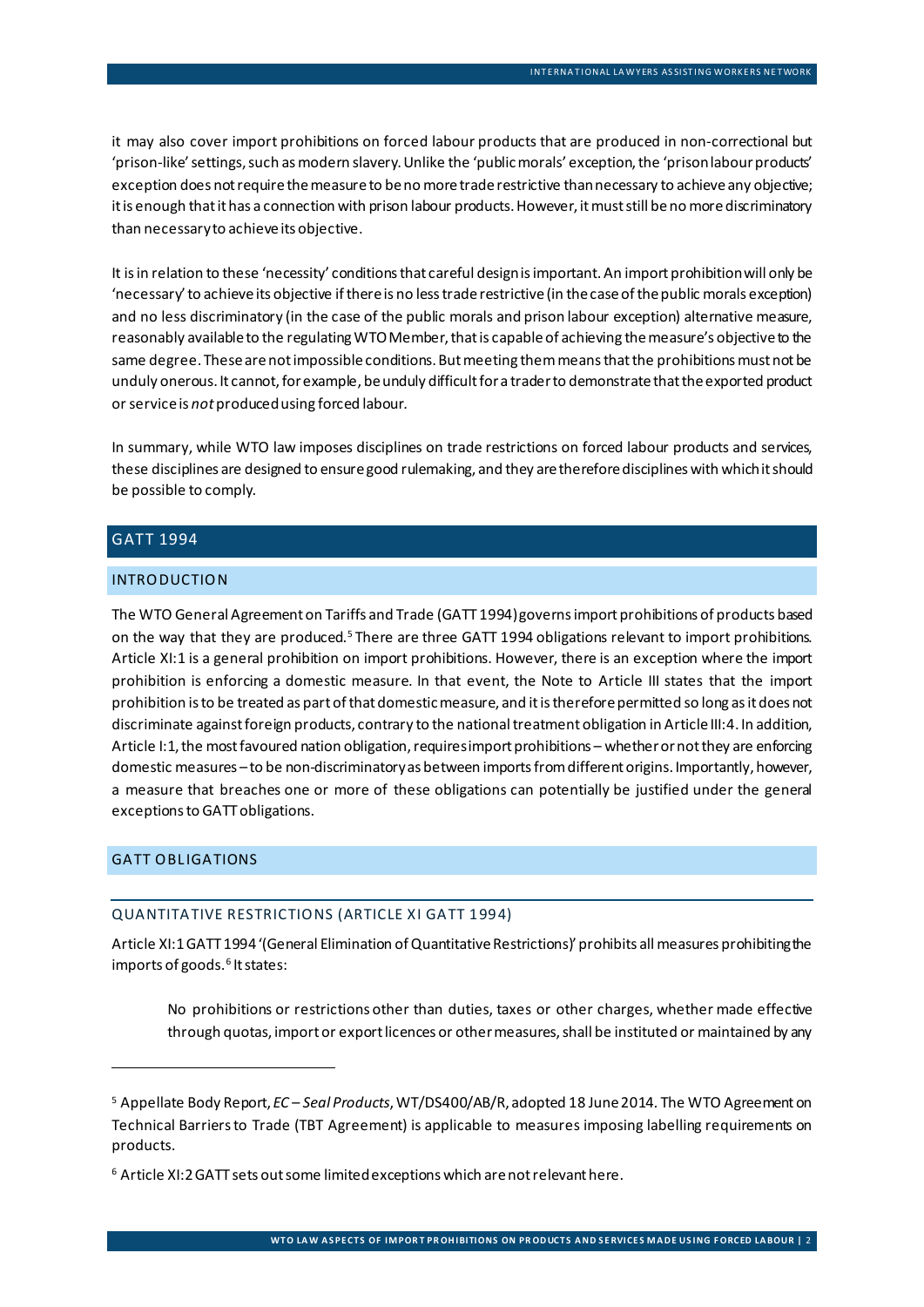contracting party on the importation of any product of the territory of any other contracting party or on the exportation or sale for export of any product destined for the territory of any other contracting party.

For this purpose, the intention of the measure is irrelevant.

There is no question that, if it is not enforcing a domestic measure, a prohibition on imports of forced labour products would violate Article XI:1. In *US – Shrimp*, for example, the United States conceded that its prohibition on imports of shrimp that were harvested in a manner that harmed sea turtles would violate Article XI:1. It is the same here. However, as noted, such a violation, under certain conditions, might nonetheless be justified under the general exceptions to GATT obligations.

#### DOMESTIC MEASURES ENFORCED AT THE BORDER (ARTICLE III GATT 1994)

#### IMPORT BANS AS PART OF A DOMESTIC MEASURE (NOTE TO ARTICLE III GATT 1994)

The situation is different if the import prohibition is *enforcing* a domestic measure – a prohibition on importing drugs or dangerous toys, would be an example, so long as this is a means of enforcing a domestic ban on selling those drugs or toys. This is set out in the Note to Article III which states, relevantly, that:

… any law … of the kind referred to in paragraph 1 which applies to an imported product and to the like domestic product and is … enforced in the case of the imported product at the time or point of importation, is neverthelessto be regarded as … a law … of the kind referred to in paragraph 1, and is accordingly subject to the provisions of Article III.

The laws described in Article III:1 GATT are, relevantly, 'laws … affecting the internal sale, offering for sale, purchase, transportation, distribution or use of products, and internal quantitative regulations requiring the mixture, processing or use of products in specified amounts or proportions,….'.

Reading these two provisions together then, Article III, and not Article XI, will apply to an import prohibition that is part of (because it enforces) a law regulating domestic activities.

In terms of the present issue, the matter wouldbe straightforward ifthe state banning imports of forced labour products also bansthe sale of forced labour products, regardless of where they are produced. This, for example, is what the EU has just proposed to do, no doubt for precisely the reasons discussed here.<sup>[7](#page-3-0)</sup> Other states, such as the US, do not have domestic bans on sales of forced labour products; rather, they tend to have bans on the *use* of forced labourin the first place. The legal question is whether a ban on importing forced labour products can be seen as enforcing a ban on using forced labour domestically.

The answer to this question is not as easy as might appear. On the one hand, onecould say that a ban on using forced labour implies a ban on selling forced labour products, and that the import ban is therefore enforcing an implicit sales ban. On the other hand, in most cases, import bans enforce domestic bans because they are targeted at the same harms. Drugs and dangerous toys harm domestic consumers, so an import ban enforces a domestic sales ban by preventing these toys from entering the marketplace. This was also true of the measure

<span id="page-3-0"></span><sup>&</sup>lt;sup>7</sup> European Commission Communication on decent work worldwide for a global just transition and a sustainable recovery, COM(2022) 66 final, 23.2.2022, at 14.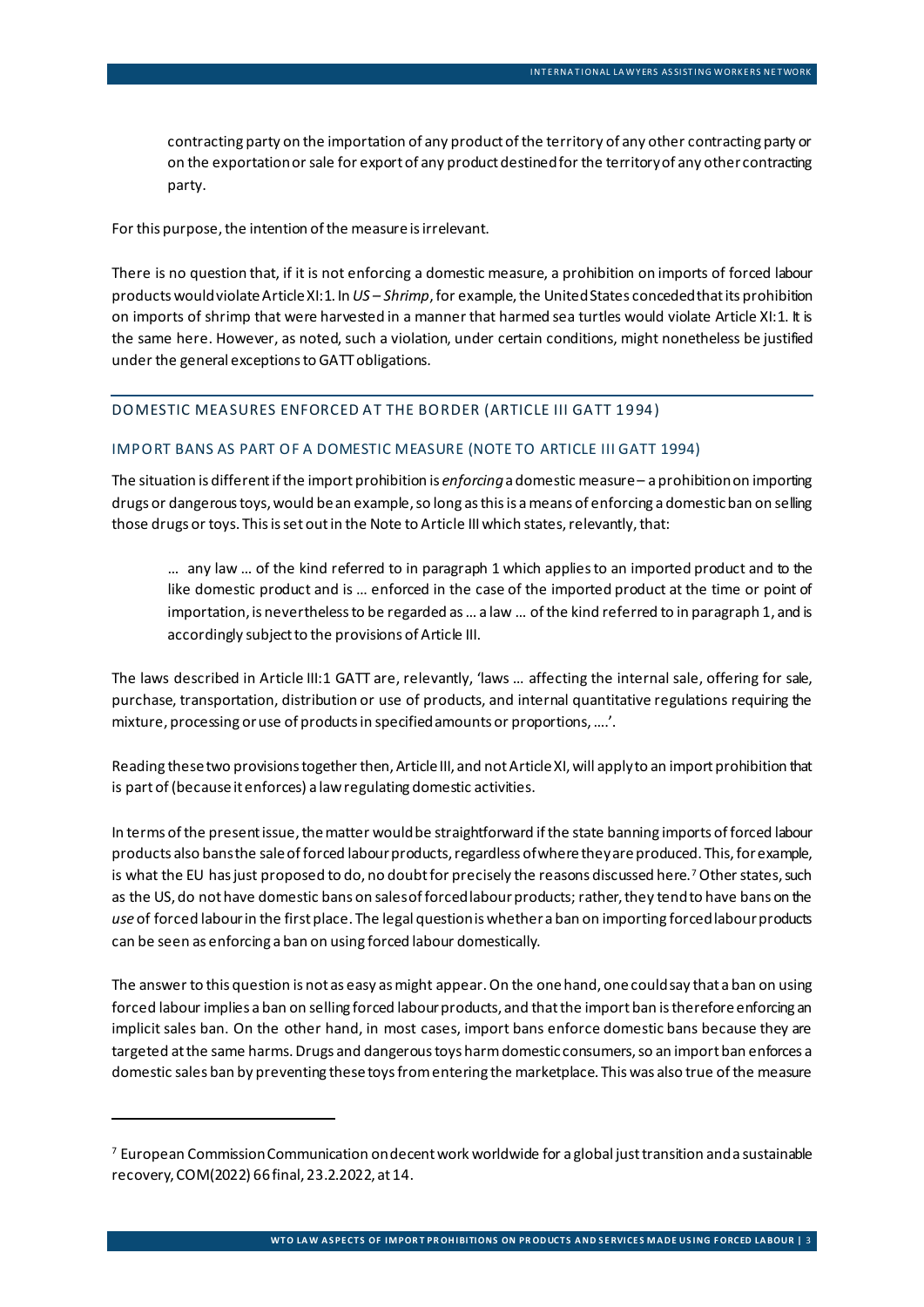in *EC – Seal Products*,where an import ban on seal products enforced a sales ban on seal products because both bans protectedEU public morals by preventing seal products from being placed on the EU market (the location of the seals was irrelevant).By contrast, a prohibition on the use of forced labour, at least in the first instance, protects (hypothetical or real) domestic forced labourers. It is not obvious that an import prohibition protects those same domestic labourers, such that it can be seen as an enforcement of the domestic measure.

But this is also not the end of the analysis. It can be argued that at least a *secondary* aim of a prohibition on the use of forced labour is to protect persons in the regulating jurisdiction from being presented with forced labour products. If that is the case, then, as in *EC – Seal Products*, an import prohibition on forced labour products can be seen as enforcing the domestic measure. And ifthat is the case, then the import prohibition, as part of the domestic measure, should be scrutinised under Article III, and not (under the more restrictive) Article XI of GATT 1994.

# NA TIONAL TREATMENT (ARTICLE III:4 GATT)

On the assumption that Article III applies, the next question is whether the implicit domestic prohibition on sales of domestic forced labour products, enforced by an import prohibition on foreign forced labour products, is consistent with the national treatment obligation in Article III:4 GATT. That obligation states, relevantly, as follows:

<span id="page-4-2"></span>The products of the territory of any contracting party imported into the territory of any other contracting party shall be accorded treatment no less favourable than that accorded to like products of national origin in respect of all laws, regulations and requirements affecting their internal sale, offering for sale, purchase, transportation, distribution, or use. …

For measures that name products from a particular country, like the United States's Uyghur Forced Labor Prevention Act, it will be assumed that there is discrimination.<sup>[8](#page-4-0)</sup> For measures that do not specify a given origin, for example an import ban on 'forced labour products' it will be necessary to determine whether there are imported and domestic 'like products', and, if so, whether there is any 'less favourable treatment' between these 'like products'.

## 'LIKE PRODUCTS'

In terms of the 'comparator', it is now well established that products will be considered 'like' when they are competitive in the domestic marketplace of the regulating WTO Member.<sup>[9](#page-4-1)</sup> This will generally be the case for products that are physically identical. But, at least in theory, this will not be the case when, regardless of their physical similarity, consumers in the regulating Member draw such a distinction between products that they are not, in fact, competitive. Whether consumers in anygiven country draw such a distinction between forced labour products and physically identical non-forced labour products is an evidentiary matter.

But how many consumers have to feel this way? The bar is high. In *Philippines – Distilled Spirits*, the products at issue were 'like' even though they were competitive (for price reasons) for fewer than 15 per cent of

<span id="page-4-0"></span><sup>8</sup> Appellate Body Report, *Argentina – Financial Services*, WT/DS453/AB/R, adopted 9 May 2016, para 6.36. This is known as *de jure* discrimination.

<span id="page-4-1"></span><sup>9</sup> Appellate Body Report, *EC – Asbestos*, WT/DS135/AB/R, adopted 5 April 2001, para 99.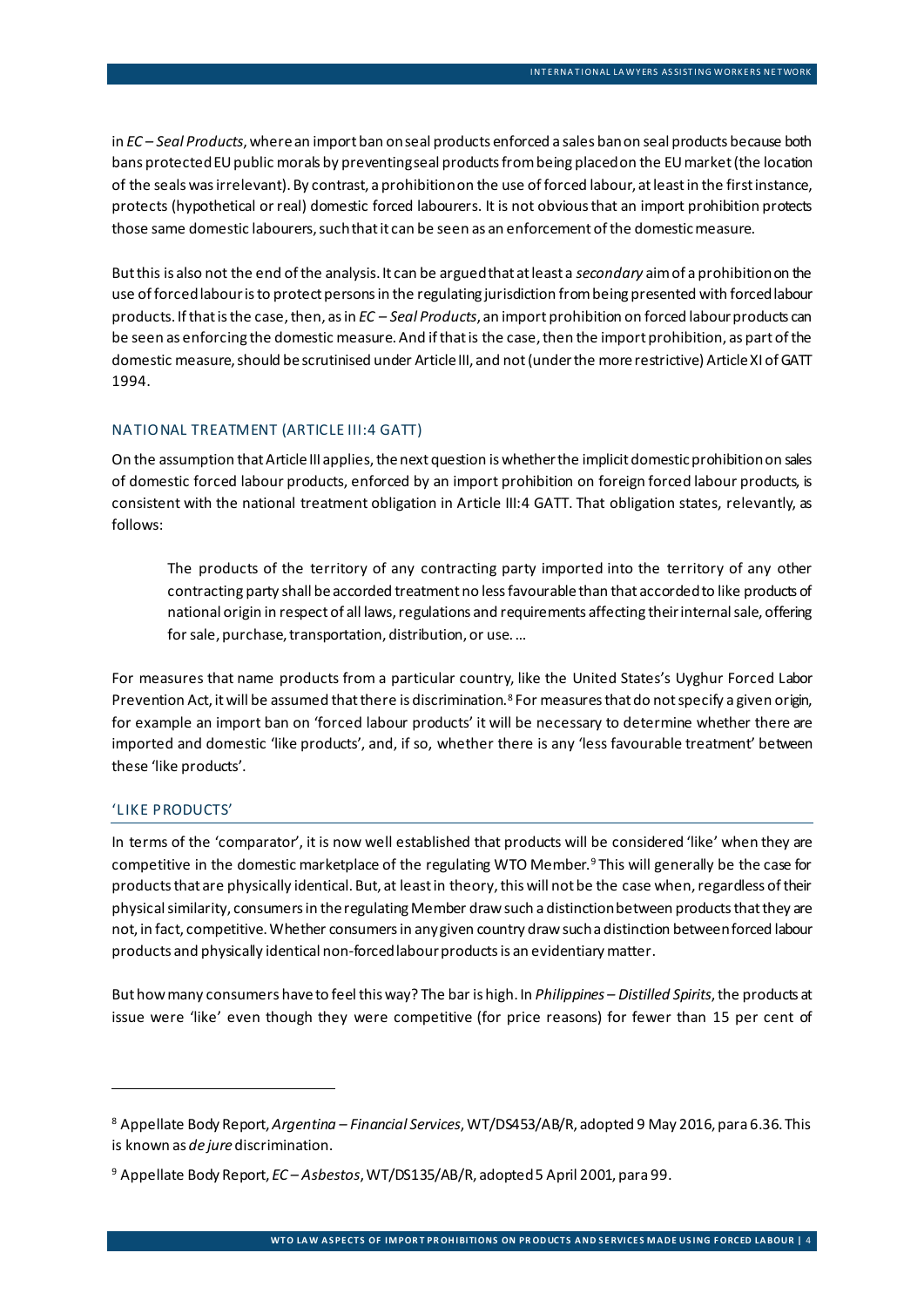consumers.<sup>[10](#page-5-0)</sup> In *US – Tuna II (Mexico)*, the United States accepted that its consumers did not distinguish between tuna caught in a dolphin-safe and a dolphin-unsafe manner. [11](#page-5-1) In *EC – Seal Products*, the EU also accepted that its consumers did not distinguish between seal products resulting from Inuit and non-Inuit hunts.<sup>[12](#page-5-2)</sup> It might be possible that consumers are more concerned about products produced by forced labour, but this cannot be assumed. It is more likely that forced labour and non-forced labour products will be considered to be 'like'.

#### 'L ESS FAVOURABLE TREATMENT'

If this is the case, the next question is whether a prohibition on forced labour products results in overall 'less favourable treatment' of imported products compared to domestic products. The test for such *de facto*  discrimination is whether there is less favourable treatment of *all* the imported products compared to all the domestic 'like' products. [13](#page-5-3) This depends on the ratios of prohibited and non-prohibited products in each category: for example, if WTO Member X's exports to WTO Member A comprise (or would comprise, in the absence of the prohibition) 90 per cent non-forced labour products and 10 per cent forced labour products, it would sufferless favourable treatment ifthe proportion of WTO Member A's domestic products that is produced using forced labour is less than 10 per cent. This slightly artificial example can be simplified: any prohibition on forced labour products that applies to imports from WTO Members in which forced labour is more prevalent than in the importing WTO Member will necessarily violate Article III: 4. That, of course, will almost invariably be the case, as any importing Member adopting such a measure will itself almost invariably already have a relatively lower prevalence of forced labourthan WTO Members not adopting such a measure.

## MOST FAVOURED NATION TREATMENT (ARTICLE I:1 GATT 1994)

A third relevant obligation is the most favoured nation obligation in Article I:1 GATT. This states, relevantly, as follows:

With respect to ... all rules and formalities in connection with importation ..., and with respect to all matters referred to in paragraphs 2 and 4 of Article III, any advantage, favour, privilege or immunity granted by any contracting party to any product originating in or destined for any other country shall be accorded immediately and unconditionally to the like product originating in or destined for the territories of all other contracting parties.

In short, what the most favoured nation obligation requires is that any 'advantage' granted to imported products from one country are granted immediately to 'like' imported products from another country (this being a WTO Member). Practically speaking, the tests are the same as for the national treatment obligation. The difference is that the measure applied by WTO Member A may not discriminate against exports from WTO Member X compared to the exports of 'like products' from Country Y (which may or may not be a WTO Member). As before, an import prohibition on forced labour products will violate Article I:1 *de jure* if it mentions WTO Member X by name, and it will violate Article I:1 *de facto* if WTO Member A's consumers do not sufficiently distinguish between forced labour and non-forced labour products, and the measure affects a higher proportion of imports

<span id="page-5-0"></span><sup>10</sup> Appellate Body Report, *Philippines – Distilled Spirits*, WT/DS396/AB/R, adopted 20 January 2012, para 156.

<span id="page-5-1"></span><sup>11</sup> Panel Report, *US-Tuna II*, WT/DS381/R, adopted 13 June 2012, para 4.246.

<span id="page-5-2"></span><sup>12</sup> Panel Report, *EC – Seal Products*, WT/DS400/R, adopted 18June 2014, para 7.594.

<span id="page-5-3"></span><sup>13</sup> Appellate Body Report, *EC – Asbestos*, para 100.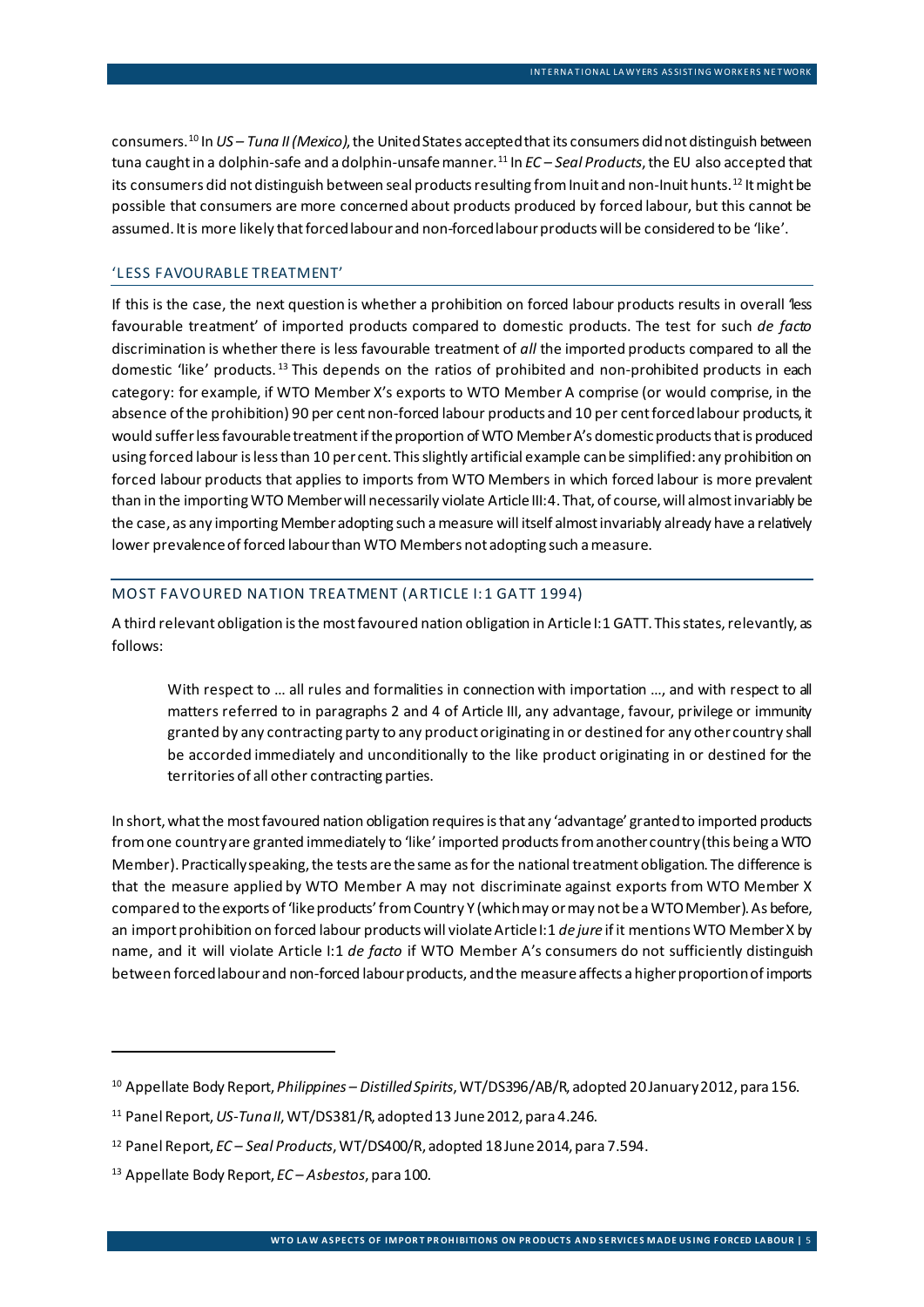from WTO Member X than from Country Y. This will also invariably be the case – indeed, it is likely to be the very reason for the prohibition.

## **GATT EXCEPTIONS (ARTICLE XX)**

As noted above, breaches of GATT obligations can be justified under the general exceptions in Article XX GATT. These mostly have to do with public policy (including public morals, health, the environment and consumer protection).

These exceptions come with certain conditions, which are, in essence, directed at ensuring that government regulation for public policy objectives is properly targeted to the objective at issue. In a nutshell, Article XX is designed to prevent poor regulation. And while the cases in which regulating WTO members have been unsuccessful in defending their measures under Article XX are well known, even notorious in some circles, the measures that have failed have invariably been poorly designed. Generally, WTO Members who have lost disputes under Article XX have later succeeded in justifying revised versions of their original measures.

Article XX GATT states, relevantly, as follows:

Subject to the requirement that such measures are not applied in a manner which would constitute a means of arbitrary or unjustifiable discrimination between countries where the same conditions prevail, or a disguised restriction on international trade, nothing in this Agreement shall be construed to prevent the adoption or enforcement by any contracting party of measures:

(a) necessary to protect public morals;

(b) necessary to protect human, animal or plant life or health;

… (d) necessary to secure compliance with laws or regulations which are not inconsistent with the provisions of this Agreement, including those relating to customs enforcement, the enforcement of monopolies ..., the protection of patents, trade marks and copyrights, and the prevention of deceptive practices;

(e) relating to the products of prison labour; …

Typically, an analysis of Article XX begins with the subparagraphs and continues with the opening paragraph, which is known as the 'chapeau' (or 'hat') to Article XX.

#### THE SUBPARAGRAPHS OF ARTICLE XX

The first question is whether a forced labour import prohibition is effective to a legally relevant degree to one of the objectives set out in the paragraphs listed here. It is also possible for a measure to be justified under more than one of these subparagraphs.

## *Article XX(a) GATT*

Article XX(a) GATT permits trade restrictions which are necessary to protect the public morals of the regulating WTO Member. For this purpose, 'public morals' are taken to be 'standards of right and wrong' in a particular community. In 2020,the Panel in *US – Tariff Measures* usefully summarised the previous caselawon the public morals exception, stating that: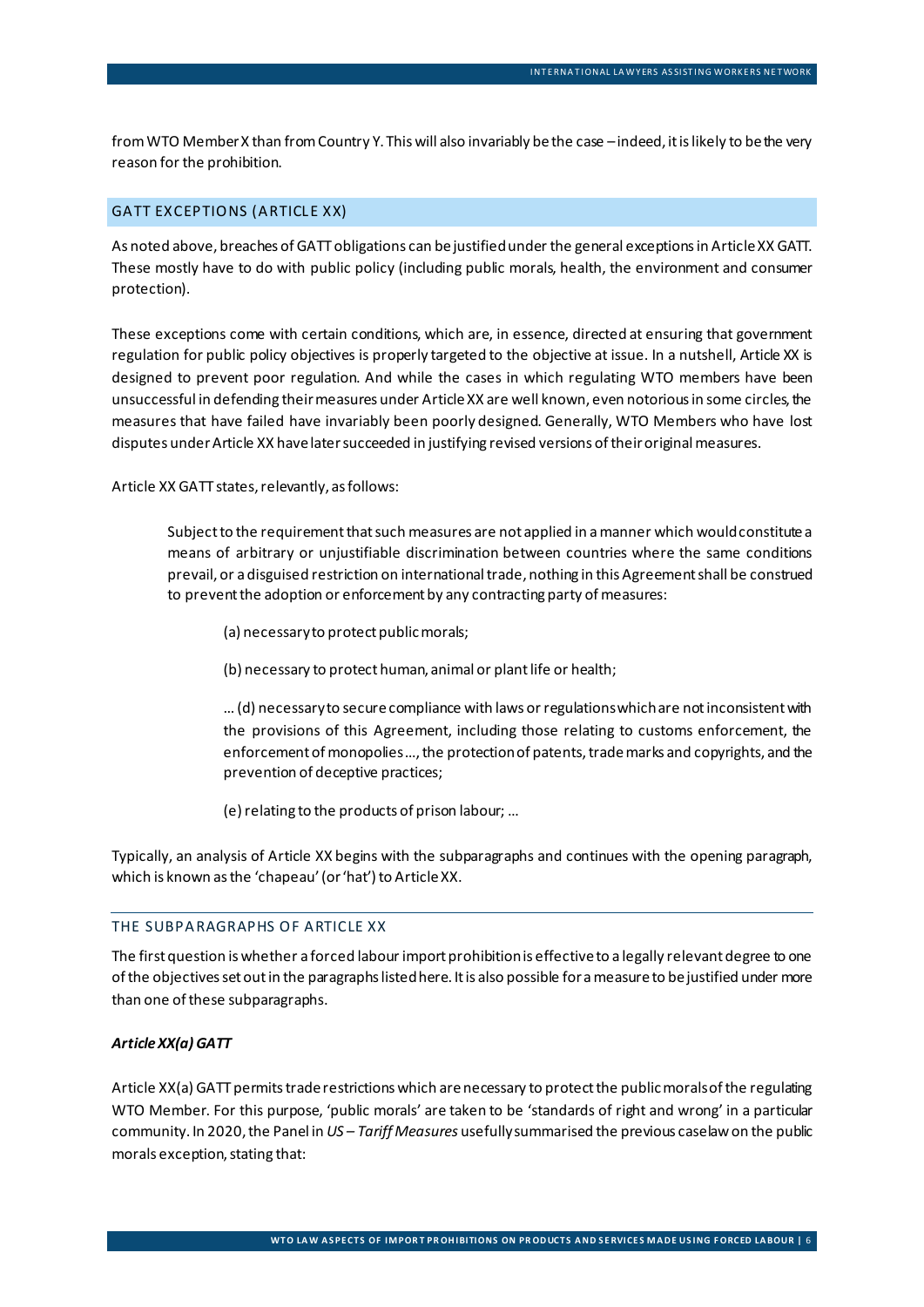Prior WTO adjudicators have found the following policies as pertaining to public morals: prevention of underage gambling and the protection of pathological gamblers; restricting prohibited content in cultural goods, such as violence or pornographic content, as well as protection of Chinese culture and traditional values; protecting animal welfare; combatting money laundering; or bridging the digital divide within society and promoting social inclusion.<sup>14</sup>

In *US – Tariff Measures*, the Panel concluded that 'the "standards of right and wrong" invoked by the United States (including norms against theft, misappropriation and unfair competition) could, at least at a conceptual level, be covered by the term "public morals" within the meaning of Article XX(a) of the GATT 1994.['15](#page-7-1) This finding is notable for several reasons. One is that, as in some of the earlier reports, the Panel extended the meaning of 'public morals' beyond what might be considered 'morality' in a narrow sense. Second, the Panel saw no distinction between US 'public morals' concerning practices taking place in the United States and practices taking place in China. This was despite the fact that the evidence laid before the Panel consisted of domestic US legislation prohibiting theft, extortion, espionage and expropriation – but only when committed within the United States or by US nationals.<sup>[16](#page-7-2)</sup> The Panel's broad approach can perhaps be explained on the grounds that morality does not usually come with geographical limitations.

In terms of the issue at hand, there can be no doubt thatthe 'public morals' of any given WTO Member defending a prohibition on imports of forced labour products will includethe eradication of forced labourat least in their territories. The evidence to this effect will be abundant, in the form of international obligations<sup>[17](#page-7-3)</sup> and domestic legislation and practices. It is also relevant that the UN's Sustainable Development Goal  $8 -$  '[to] promote sustained, inclusive and sustainable economic growth, full and productive employment and decent work for all' – is elaborated by SDG Target 8.7, according to which states are, inter alia, to '[t]ake immediate and effective measures to eradicate forced labour, end modern slavery and human trafficking and secure the prohibition and elimination of the worst forms of child labour'. This does not necessarily mean that the eradication of forced labour in *other* countries is part of the public morals of any given WTO Member. But, given the Panel's approach to this question in *US – Tariff Measures*, this may not be an obstacle. In any event, it would not be difficult, one would assume, to obtain more targeted evidence, for example based on survey data, that forced labour contradicts the public morals of any WTO Member regardless of where it takes place.

There are however other questions. The next concerns the effectiveness of the measure adopted to achieve that objective. In *US –Tariff Measures*, the Panel considered the standard to be whether the measures adopted were 'apt to contribute' to the protection of public morals. In that case, the Panel was not persuaded that there was any relationship between the measure at issue, additional customs duties on Chinese imports, and the protection of US public morals. It can by contrast be taken for granted that a prohibition on the importation of forced labour products would be 'apt to contribute' to the objective of eradicating forced labourin the exporting country.

This most difficult question is whether an import prohibition on forced labour products can be considered 'necessary' to protect public morals. This depends, essentially, on whether there is an alternative measure

<span id="page-7-0"></span><sup>14</sup> Panel Report, *US – Tariff Measures*, WT/DS543/R, circulated 15 September 2020, para 7.118 (references omitted).

<span id="page-7-1"></span> $15$  ibid, para 7.140.

<span id="page-7-2"></span><sup>16</sup> Se[e https://www.finnegan.com/en/insights/articles/the-extraterritorial-reach-of-u-s-trade-secret-law.html.](https://www.finnegan.com/en/insights/articles/the-extraterritorial-reach-of-u-s-trade-secret-law.html)

<span id="page-7-3"></span><sup>17</sup> See above at [n 2.](#page-1-4)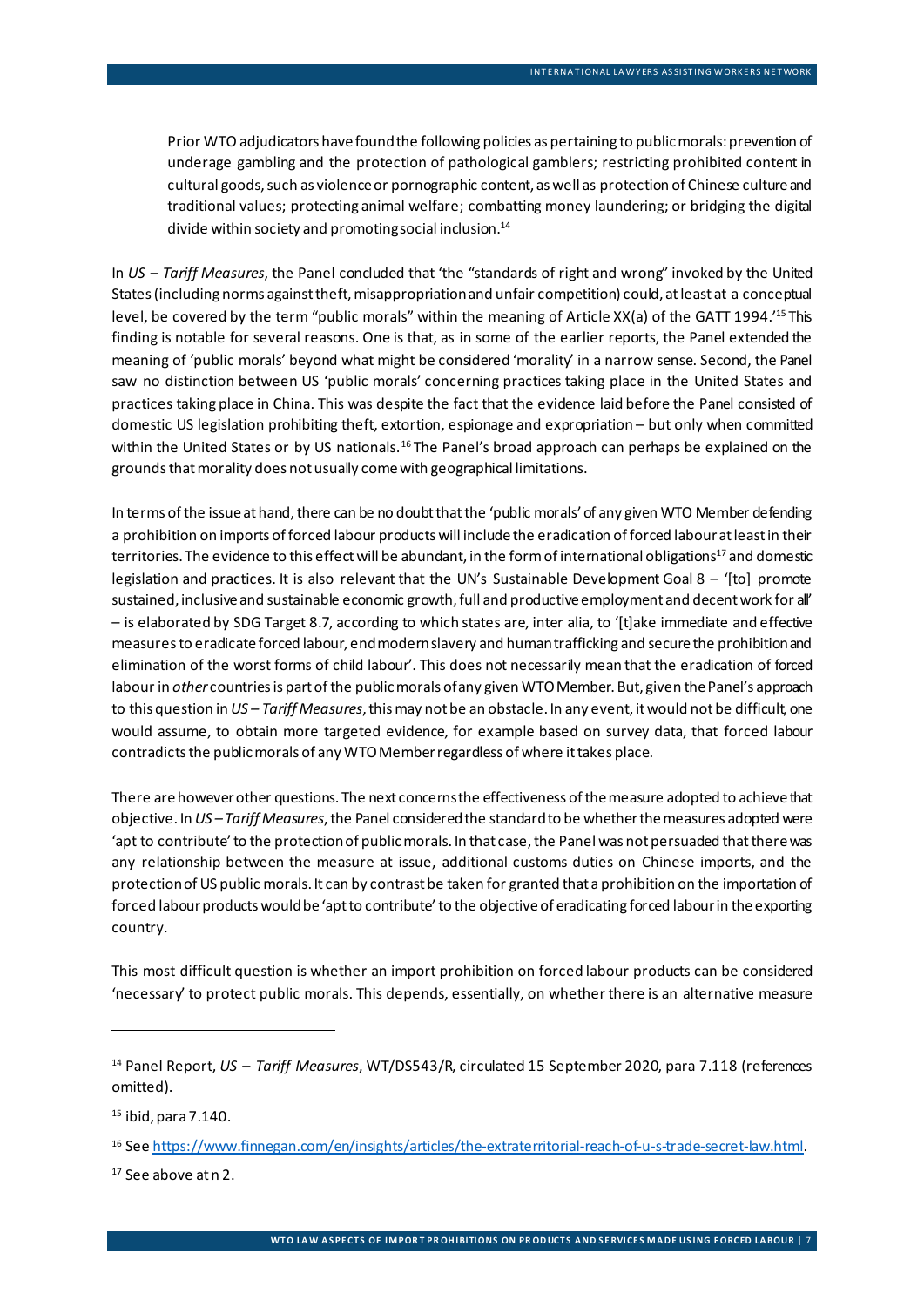reasonably available to the regulating WTO member that is as effective as the measure at issue but less trade restrictive. In *China – Publications and Audiovisual Products*, for example, China argued that, in order to protect public morals (by prohibiting undesirable content in the publications at issue), only Chinese state-owned enterprises could be permitted to import those publications. The United States successfully proposed an alternative, which was to allow other entities to import these products subject to a content review to be carried out by China.<sup>[18](#page-8-0)</sup> Importantly, this was seen as a reasonably available alternative for China even though it came at an administrative and financial cost.

For any prohibition on imports of forced labour products, the question will therefore be whether there is an alternative measure, reasonably available to the regulating WTO Member, that would be equally effective but less trade restrictive. For example, it should in principle be permissible to presume that products from a particular region are produced using forced labour, as is the case with the United States's Uyghur Forced Labor Prevention Act.<sup>[19](#page-8-1)</sup> However, that presumption would need to be founded upon clear evidence that products from that region are indeed produced using forced labour. It must also be possible to rebut that presumption. And it would be important for the WTO member imposing the import prohibition to be able to adjust its prohibition at reasonable notice. A blunt prohibition without these qualifications and flexibilities would most likely be unnecessarily trade restrictive.

#### *Article XX(b) GATT*

Article XX(b) GATT permits a regulating country to adopt measures that are necessary to protect 'human life or health'. It is very unlikely that this exception could apply to justify forced labour import prohibitions. This is because it is generally understood that the humans that can be protected are only those under the ordinary jurisdiction of the regulating state, with one possible exception where that state has a right, under international law, to regulate in favour persons in other countries. Arguments have been made that in case of certain human rights norms this rule can still permit a regulating country to take legislative measures protecting persons in other countries, but this argument has been untestedin practice, and is likely to meet with resistance.[20](#page-8-2)

<span id="page-8-0"></span><sup>18</sup> Appellate Body Report, *China – Publications and Audiovisual Products*, WT/DS363/AB/R, adopted 19 January 2010, paras 336-337.

<span id="page-8-1"></span><sup>&</sup>lt;sup>19</sup> Section 4(a) of the Uyghur Forced Labor Prevention Act states that '[e]xcept as provided in subsection (b), all goods, wares, articles, and merchandise mined, produced, or manufactured wholly or in part in the Xinjiang Uyghur Autonomous Region of China, or by persons working with the Xinjiang Uyghur Autonomous Region government for purposes of the "poverty alleviation" program or the "pairing-assistance" program which subsidizes the establishment of manufacturing facilities in the Xinjiang Uyghur Autonomous Region, shall be deemed to be goods, wares, articles, and merchandise described in section 307 of the Tariff Act of 1930 (19 U.S.C. 1307) and shall not be entitled to entry at any of the ports of the United States.' Section 4(b) states that 'The prohibition described in subsection (a) shall not apply if the Commissioner of U.S. Customs and Border Protection (1) determines, by clear and convincing evidence, that any specific goods, wares, articles, or merchandise described in subsection (a) were not produced wholly or in part by convict labor, forced labor, or indentured labor under penal sanctions; and (2) submits to the appropriate congressional committees and makes available to the public a report that contains such determination.' Uyghur Forced Labor Prevention Act (H.R. 6256), 2021.

<span id="page-8-2"></span> $20$  See Lorand Bartels, 'Article XX of GATT and the Problem of Extraterritorial Jurisdiction: The Case of Trade Measures for the Protection of Human Rights' (2002) 36 Journal of World Trade 353.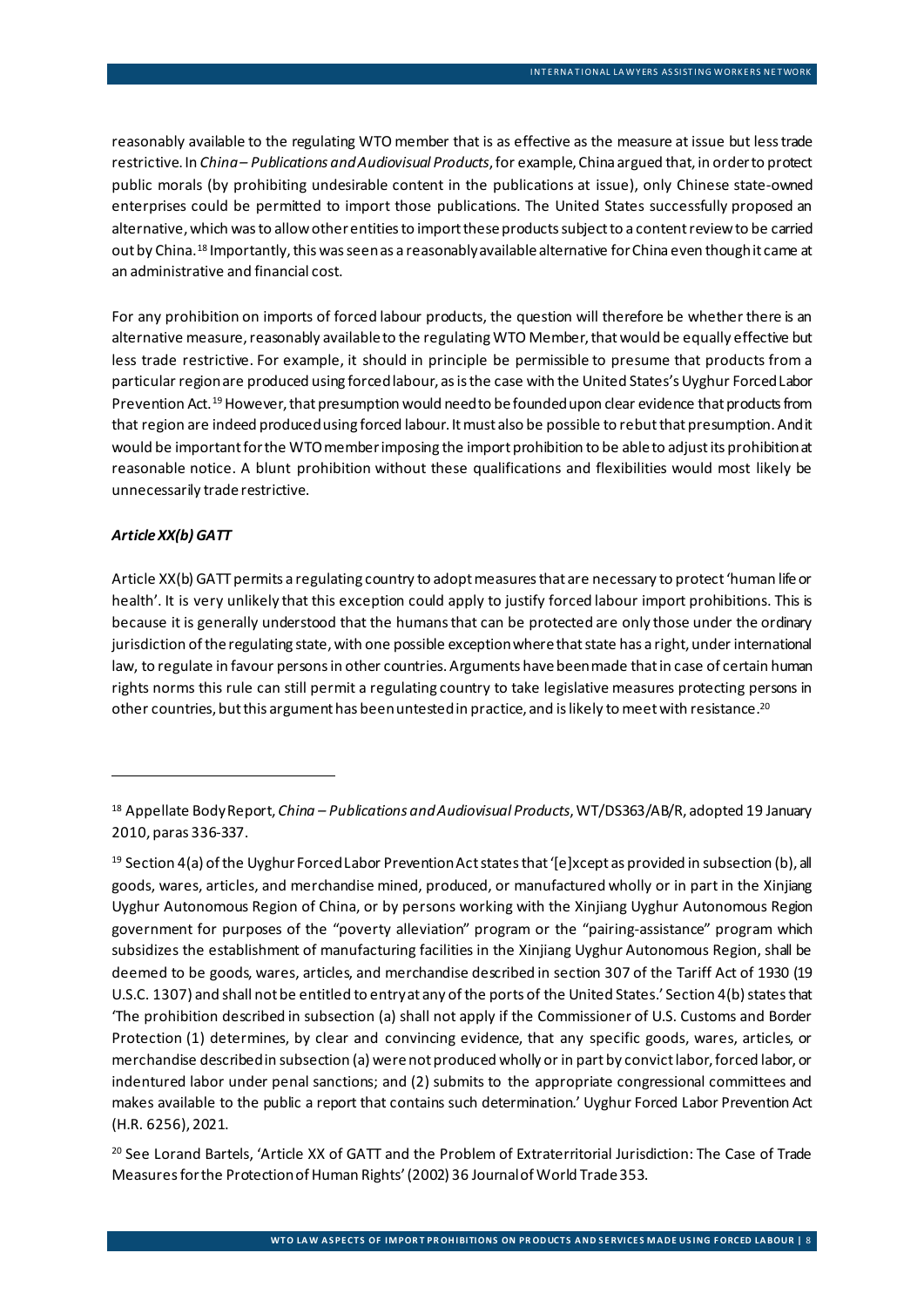#### *Article XX(d) GATT*

Another potentially relevant provision is Article XX(d) GATT, which permits trade restrictions that are necessary to ensure compliance with a domestic law that is itself not in violation of WTO law, for example, as specified in Article XX(d), intellectual property or antitrust laws.<sup>[21](#page-9-0)</sup> In this particular case it is not likely that there is such a WTO-consistent law.

#### *Article XX(e) GATT*

A more relevant exception is Article XX(e), which permits trade restrictions 'relating to the products of prison labour'. For these purposes, it does not matter whether that prison labour is forced or not forced. It is sufficient that it is prison labour.<sup>22</sup> What is more difficult to determine is what constitutes a 'prison', and in particular whether this term includes non-correctional settings.

To answer this question, it is necessary to turn to the rules of interpretation set out in the Vienna Convention on the Law of Treaties (VCLT). The first and most fundamental rule of treaty interpretation is set out in Article 31(1) VCLT, which states that:

A treaty shall be interpreted in good faith in accordance with the ordinary meaning to be given to the terms of the treaty in their context and in the light of its object and purpose.

In practice, WTO tribunals have tended to rely on 'ordinary meaning' first, frequently by reference to dictionaries, and then to consider questions of context and object and purpose, when useful. Following this tradition, it is relevant to cite the Oxford English Dictionary, which distinguishes two meanings of the word 'prison', depending on whether the word is preceded by an article (eg 'a' or 'the'). With an article, it defines 'prison' narrowly as '[a] building or other facility to which people are legally committed as punishment for a crime or while awaiting trial.'<sup>[23](#page-9-2)</sup> However, without an article, 'prison' is defined as follows:

Originally: the condition of being kept in captivity or confinement; forcible deprivation of personal liberty; imprisonment. Hence (now the usual sense): a place of incarceration.

This might broaden the term to cover non-correctional settings, in particular those coming under the heading of 'modern slavery'. Further in favour of adopting a broad reading of the terms 'prison labour' is the context of Article XX(e), set out in the preamble to the WTO Agreement. This preamble states the WTO's objectives, relevantly, as follows:

Recognizing that their relations in the field of trade and economic endeavour should be conducted with a view to raising standards of living, ensuring full employment and a large and steadily growing volume of real income and effective demand, and expanding the production of and trade in goods and services,

<span id="page-9-0"></span><sup>&</sup>lt;sup>21</sup> Article XX(d) GATT has a built-in circularity, often referred to in litigation though not yet acknowledged in any WTO dispute settlement report.

<span id="page-9-1"></span><sup>&</sup>lt;sup>22</sup> It is irrelevant that Art  $2(2)(c)$  the 1930 Forced Labour Convention 'forced labour' excludes prison labour (albeit this was later qualified).

<span id="page-9-2"></span><sup>&</sup>lt;sup>23</sup> 'Prison' in Oxford English Dictionary, 3<sup>rd</sup> edition (Oxford, 2007, updated 2021).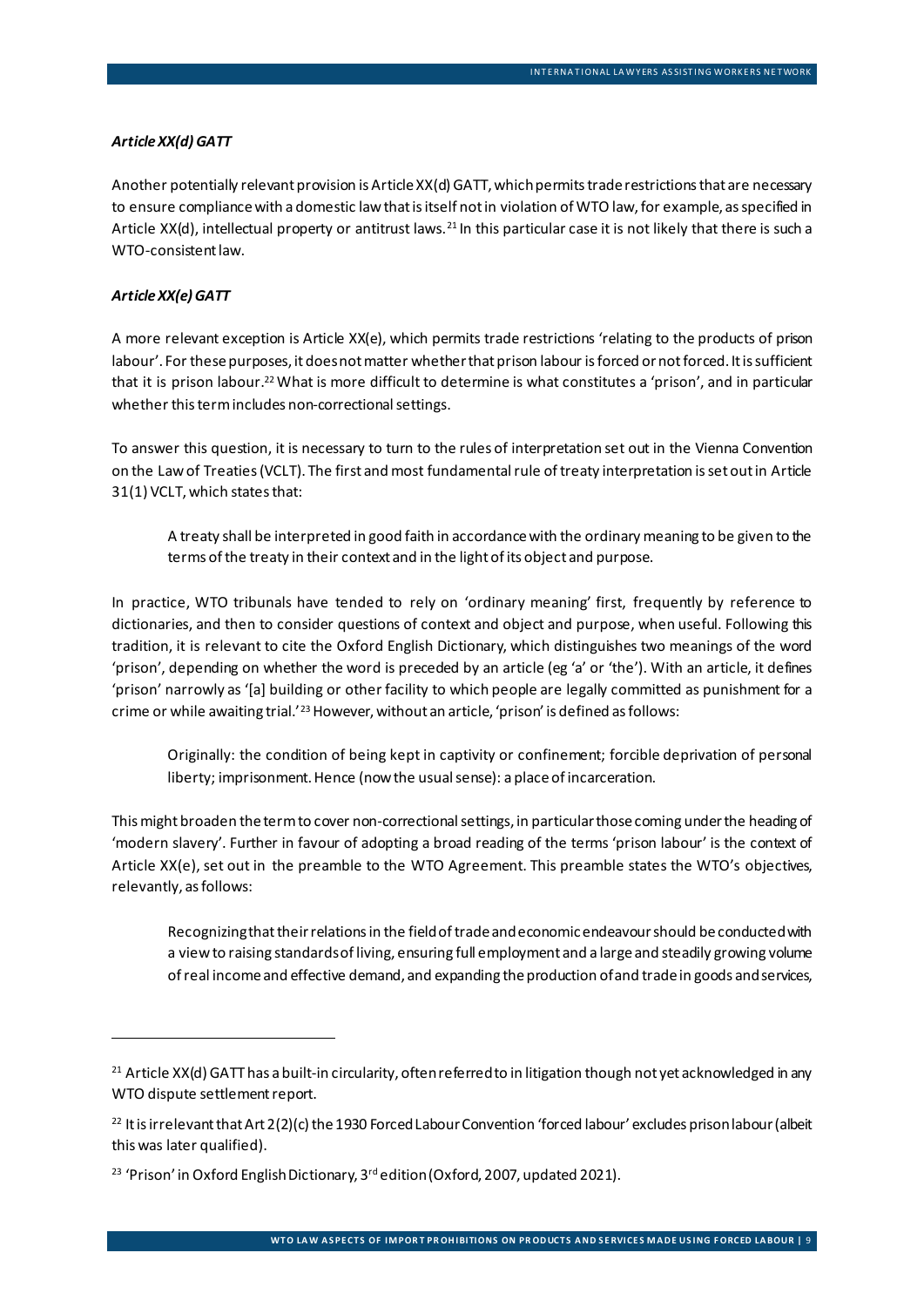while allowing for the optimal use of the world's resources in accordance with the objective of sustainable development, seeking both to protect and preserve the environment …

In *US – Shrimp*, the Appellate Body used this reference to 'sustainable development' to interpret the phrase 'natural resources' in Article XX(g).<sup>[24](#page-10-0)</sup> First, it said that use of the term 'sustainable development' in the WTO preamble meant that the phrase 'natural resources' in Article XX(g) was intended to have an 'evolutionary' meaning. [25](#page-10-1) To determine whether this term could include living natural resources, the Appellate Body then looked to several international instruments<sup>[26](#page-10-2)</sup> which treated both living as well as non-living resources,<sup>[27](#page-10-3)</sup> and concluded that it did.

A similar approach can be adopted in the present instance. From the perspective of the preamble to the WTO Agreement, which refers not only to 'sustainable development' but also to full employment and the raising of living standards, it can be proposedthatthe reference to 'prison labour' was intended to have an evolutionary meaning beyond its original intention (protecting domestic producers from inexpensive prison labour products). [28](#page-10-4) As to what 'prison labour' might encompass, one can consider the range of international instruments on prison labour and other related forms of labour illegal under international law. These are well summarised in SDG Target 8.7, which, as noted, requires states to '[t]ake immediate and effective measures to eradicate forced labour, end modern slavery and human trafficking and secure the prohibition and elimination of the worst forms of child labour'.On this basis, it is at least plausible that 'prison labour' coversforced labour in non-correctional settings.

In light of these considerations, it may be concluded that a measure prohibiting the products of forced labour is 'related to' products of prison labour when that forced labour takes place in a correctional setting but also, with a slightly lower degree of certainty, when that forced labour takes place outside of a correctional setting. Importantly, Article XX(e) has no 'necessity' requirement, so the considerations noted above in the context of Article XX(a) concerning calibrated administrative requirements do not need to be taken into account.

#### THE CHAPEAU OF ARTICLE XX

#### INTRODUCTION

The 'chapeau' to Article XX GATT sets out two horizontal conditions that apply to any measure sought to be justified under Article XX, and traditionally an analysis of the chapeau follows an analysis of whether a measure

<span id="page-10-0"></span><sup>24</sup> Appellate Body Report, *US – Shrimp*, WT/DS58/AB/R, adopted on 6 November 1998, para 129.

<span id="page-10-1"></span> $25$  ibid, para 130.

<span id="page-10-2"></span><sup>&</sup>lt;sup>26</sup> The Appellate Body noted that these instruments were not in fact binding on the parties to the dispute, still less all WTO Members, but this did not interrupt its analytical approach.

<span id="page-10-3"></span><sup>27</sup> Appellate Body Report, *US – Shrimp*, para 130.

<span id="page-10-4"></span><sup>&</sup>lt;sup>28</sup> See Elissa Alben, 'GATT and the Fair Wage: A Historical Perspective on the Labor-Trade Link' (2001) 101 Columbia Law Review 1410. The same is true of domestic US law prohibiting imports of forced or prison labour products: see Congressional Research Service, *Section 307 and US Imports of Products of Forced Labor: Overview and Issues for Congress*, R46631, 1 February2021, at 3-4.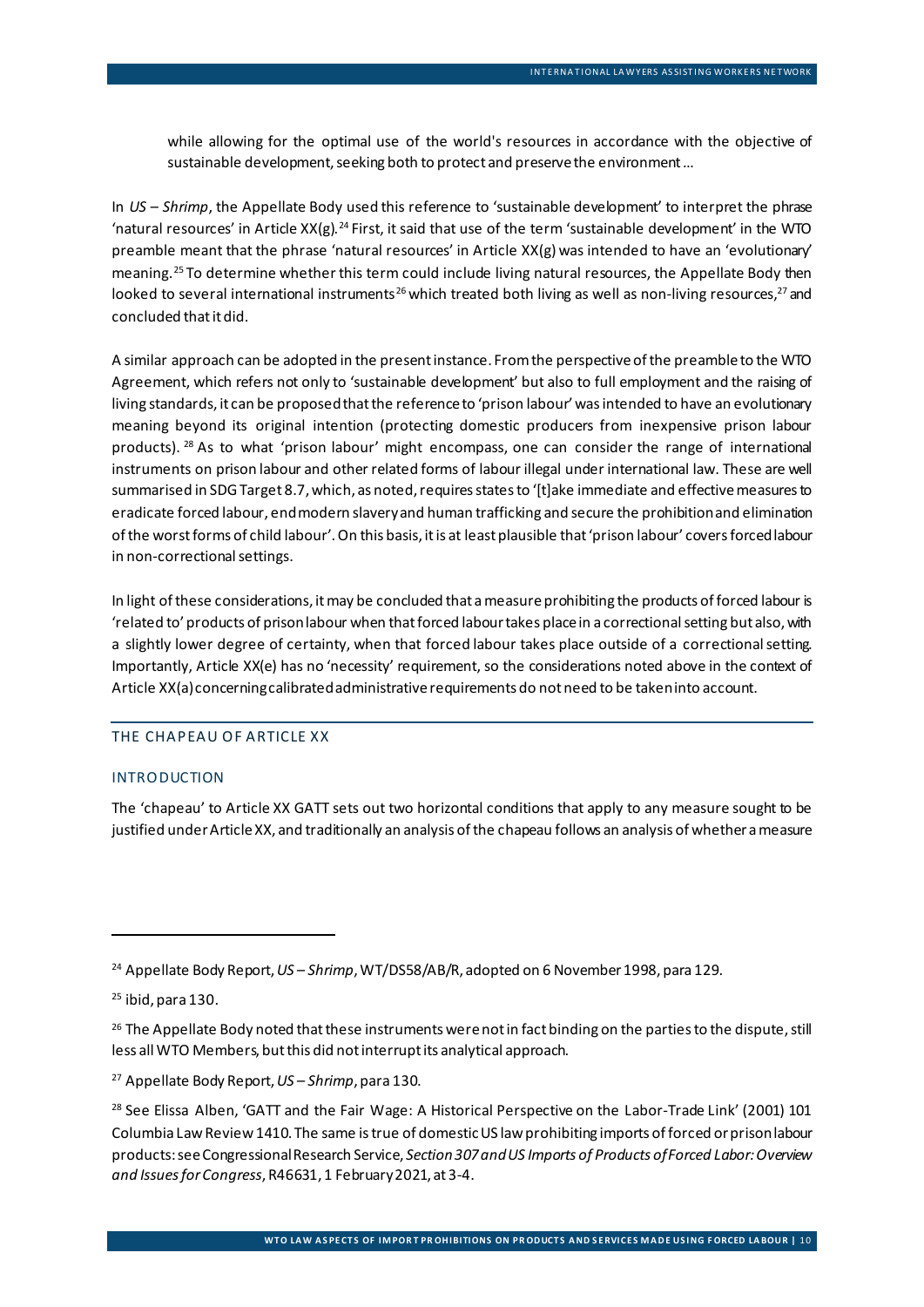falls under the subparagraphs of Article XX.<sup>[29](#page-11-0)</sup> The following is therefore predicated upon the conclusion of the above analysis, which is that:

- the Article XX(a) exception for measures necessary to protect public morals applies to import prohibitions of forced labour products, provided that these prohibitions have well calibrated administrative and evidentiary rules, and
- the Article XX(e) exception for measures relating to the products of prison labour applies to import prohibitions of forcedlabour products produced in correctional settings and, with a slight degree of hesitation, also in non-correctional settings, this time regardless of the accompanying administrative and evidentiary rules.

The two conditions in the chapeau are as follows. First, a measure may not be applied in a manner constituting arbitrary or unjustifiable discrimination between countries where the same conditions prevail – or, to reverse these terms and add subsequent interpretative guidance, a measure that discriminates in this way may still be justified if it is necessary to achieve a legitimate objective. Second, a measure may not be a 'disguised restriction on international trade,' which is best understood as meaning that a measure with an improper purpose cannot be disguised as having a proper purpose.<sup>[30](#page-11-1)</sup>

# A RBITRARY AND UNJUSTIFIABLE DISCRIMINATION BETWEEN COUNTRIES WHERE THE SAME CONDITIONS PREVAIL

The chapeau does not prohibit all discrimination, but only discrimination between countries where the same conditions prevail, and these 'conditions' correspond to the policy objective of the measure at issue[.31](#page-11-2) In *EC –* Seal Products, for instance, the Appellate Body determined that 'the same animal welfare conditions prevail in all countries where seals are hunted', and that the European Union had not otherwise succeeded in demonstrating that the conditions prevailing in Canada and Norway, on the one hand, and Greenland, on the other hand, were relevantly different.' [32](#page-11-3) In *US – Tuna II (Art 21.5 – Mexico)* the Appellate Body said that 'the prevailing conditions between countries are the risks of adverse effects on dolphins arising from tuna fishing practices.' [33](#page-11-4)

What is unclear is whether the 'same conditions' will prevail if the same risk is present in the countries at issue, but to a different degree. For two reasons this seems unlikely. First, in neither of these cases did the Appellate Body engage in any quantification exercise. Having ascertained that there was *some* risk of harm to animal welfare and dolphins, it proceeded on the basis that the relevant conditions were the 'same' in the countries at issue. Second, it *did* quantify the extent of the risk to animal welfare and to dolphins at the next stage of the analysis,which concerns the justifiability of the discriminatory aspects of the measure. Nor does it appear that this analytical choice is accidental. If differing risk profiles were relevant at the first stage, the result would be

<span id="page-11-0"></span><sup>&</sup>lt;sup>29</sup> Lorand Bartels, 'The Chapeau of the General Exceptions in the WTO GATT and GATS Agreements' (2015) 109 American Journal of International Law 95.

<span id="page-11-1"></span> $30$  Ibid.

<span id="page-11-2"></span><sup>31</sup> Appellate Body Report, *EC – Seal Products*, para 5.300.

<span id="page-11-3"></span> $32$  Ibid, para 5.317.

<span id="page-11-4"></span><sup>33</sup> Appellate Body Report, *US – Tuna II (Mexico) (Article 21.5 – Mexico)*, WT/DS381/AB/RW, adopted 3 December 2015, para 7.308.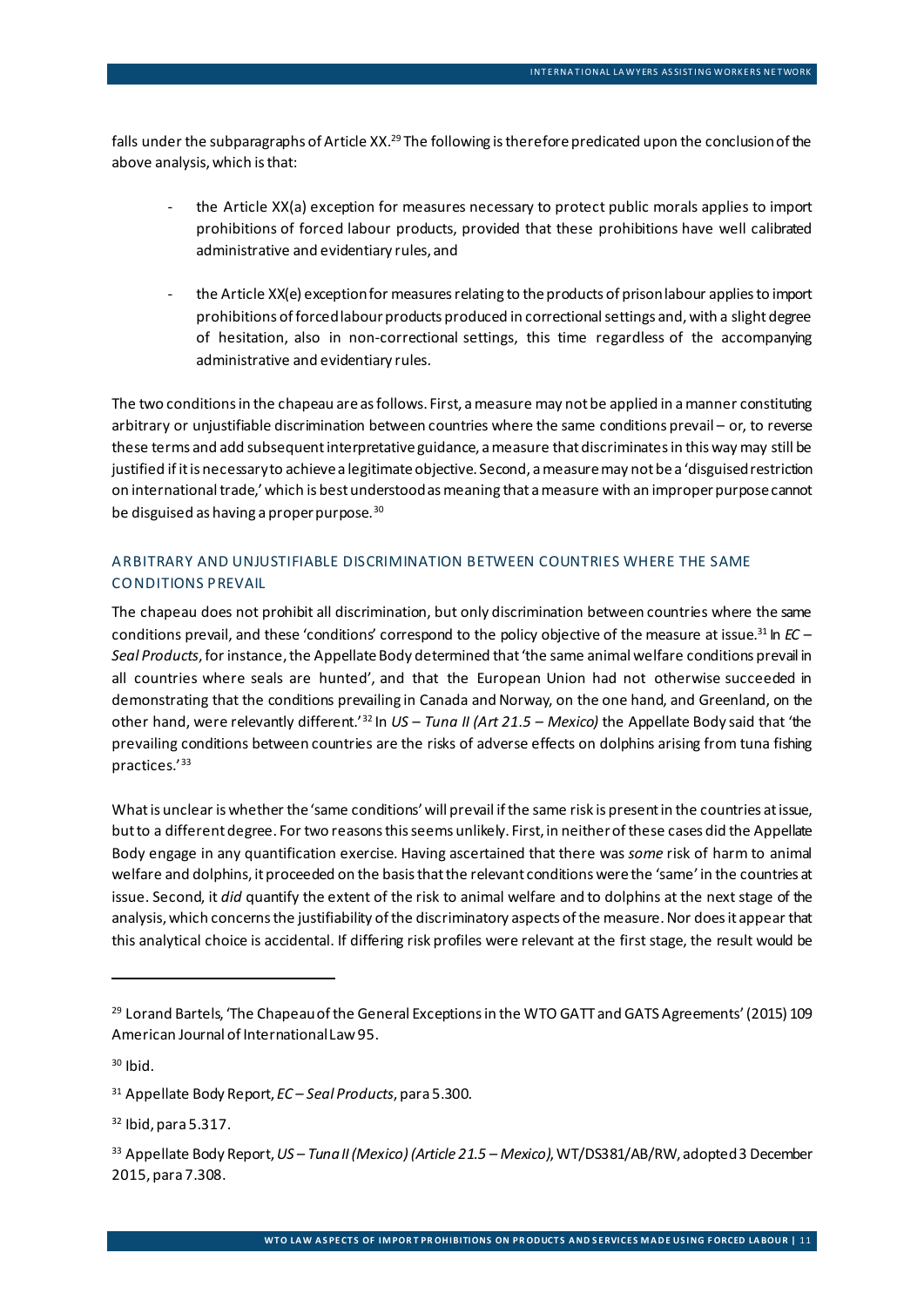that that there is no discrimination, and *any* measure, no matter how poorly designed, would then be permitted (provided it meets the conditions in the subparagraphs and is not a disguised restriction on trade). By contrast, if different risk profiles are only relevant at the second step, it then becomes relevant whether the measure at issue is properly calibrated to those different risks. The Appellate Body's approach can therefore be understood as allowing for a basic filter to be applied (conditions will be the same unless there is *no* risk in a relevant country) while permitting a later consideration of the extent to which the measure is calibrated to different risk profiles.

It follows that conditions will be the same as between any countries in which there is a risk of forced labour. As that covers all countries,<sup>[34](#page-12-0)</sup> the next questions are whether a prohibition on imports of forced labour products discriminates between any of these countries, and, if so, whether such discrimination can be justified.

On the question of discrimination, the answer is simple. If a measure comes to be appraised under Article XX, it may be assumed that it has violated the prohibition on quantitative restrictions in Article XI:1, in which case by definition it will discriminate against imported products, or it has been determined already to violate one of more of the non-discrimination obligations in Articles III:4 and I:1. The more complicated question is whether that discrimination is 'arbitrary or unjustifiable', and on this question the jurisprudence of the Appellate Body indicates that discrimination will be 'arbitrary or unjustifiable' when it is not necessary to achieve a legitimate objective. This is almost the same test as that the 'necessity' test that is found in various of the subparagraphs of Article XX. There is, however, a difference, which is that what has to be necessary in that context is the *trade restrictiveness* of the measure at issue, whereas what has to be necessary in the context of the chapeau are the *discriminatory effects* of the measure at issue. The difference is subtle, but analytically important.

The question is then whether the discriminatory effects of a prohibition on imports of forced labour products is necessary to achieve a legitimate objective, and this depends on whether there is any alternative but *less discriminatory* measure that will achieve the same objective. At this point, it is essential to identify the objective of the measure at issue. If the measure is maximalist, for example, it is designed to eradicate forced labour everywhere, but it only targets one country where forced labour is prevalent, there will be a less discriminatory measure that achieves the relevant objective, namely an extension of the import prohibition to products from all countries. The fact that this measure is more trade restrictive is not relevant at this stage of the analysis. If, on the other hand, the objective is to *reduce* without eradicating incidences of forced labourpractices, then it would almost certainly be possible to achieve this same objective by treating different countries according to their respective forced labour profiles. What cannot be said, of course, is that the objective is to eradicate forced labour in only one country: an objectivecannot itself be discriminatory.

#### DISGUISED RESTRICTION ON INTERNATIONAL TRADE

The second condition under the chapeau of Article XX is that a measure may not be a 'disguised restriction on international trade'. This has never been material in any WTO case to date, and it is not even certain precisely what it means. However, based on historical analysis, it would appear that the best interpretation that can be given to this condition is that it prohibits measures adopted in bad faith: namely, when they are ostensibly adopted for one reason but they are in fact adopted for another, improper, reason. In the case at hand, one might imagine a discriminatory prohibition on imports of forced labour products that is actually intended to coerce another country in relation to an entirely different policy. It would however need to be established that this is the real motive underlying the prohibition.

<span id="page-12-0"></span><sup>34</sup> <https://www.globalslaveryindex.org/2018/data/maps/#prevalence>.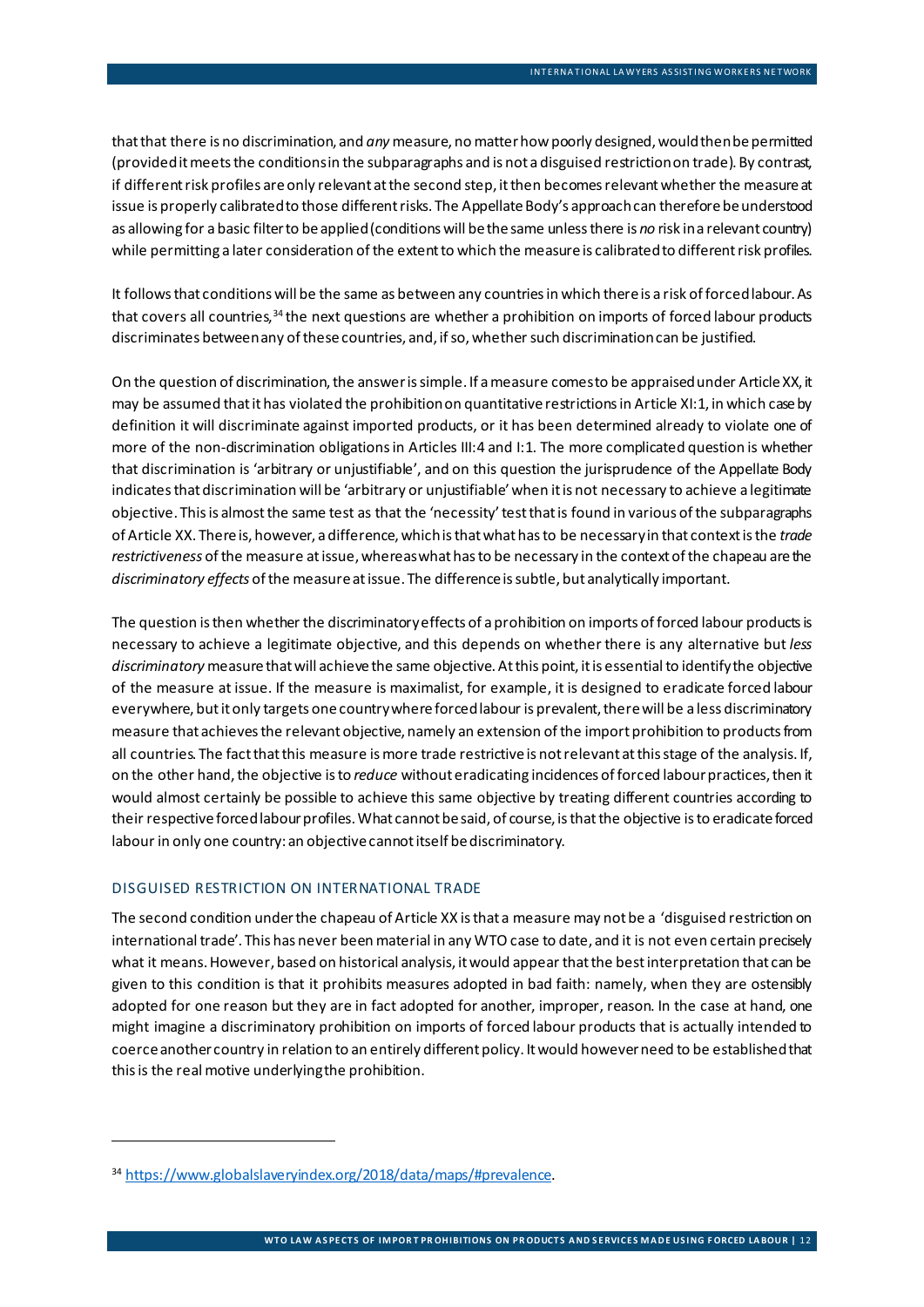# THE GENERAL AGREEMENT ON TRADE IN SERVICES (GATS)

#### INTRODUCTION

The GATS applies to trade in services, which Article I:2 defines as occurring in four 'modes':

Mode 1 (cross-border trade in services) is where service suppliers located in WTO Member X supply services to consumers in WTO Member Y (for example, online services).

Mode 2 (consumption abroad) is where service suppliers in WTO MemberX supply services in the same country to the consumers of WTO MemberY, who have travelled there (for example, tourism).

Mode 3 (commercial presence) is where WTO Member X servicesuppliers established in WTO Member Y supply services from WTO Member Y (for example, foreign investors).

Mode 4 (natural persons) is where WTO Member X service suppliers supply services through natural persons located in WTO Member Y (for example, a WTO Member X foreign investor supplying services through WTO Member X employees in WTO Member Y). The service supplier can be a natural person, in which case the service supplier is considered to be supplying services 'through' themselves (for example, a WTO Member X consultantsupplying consultancy services in WTO Member Y 'through' him or herself).

Conceivably, a WTO Member may wish to adopt a measure prohibiting the supply of services from another WTO Member (in the case of Modes 1 and 2) or supplied by a service supplier from anotherWTO Member(in the case of Modes 3 and 4) on the basis that the services at issue are supplied using forced labour. In that event, there are several GATS obligations and exceptions to consider, largely mapping onto the equivalent GATT provisions.

However, there is one important difference, which is that, except for the most favoured nation obligation, the relevant obligations only exist for any given WTO Member if it has made a specific 'commitment' to liberalise a given service sector. Those commitments are located in so-called 'schedules of commitments'.

# GATS OBLIGATIONS

### MARKET ACCESS (ARTICLE XVI GATS)

Article XVI GATS prohibits WTO Members from restricting trade in services in certain specified ways. The types of measures that are prohibited under Article XVI are limitations on (a) the number of service suppliers, (b) the value of service transactions or assets, (c) the number of service operations or service output, and (d) the number of natural persons who can be employed. In addition, WTO Members are prohibited from (e) requiring services to be supplied using a particular legal form, and (f) limiting foreign investment.

This obligation only applies however to sectors in which WTO Members have negotiated liberalization commitments, and even then they are free to adopt such measures if they negotiated a reservation to this effect. It is therefore always critical to examine the schedules of services commitments of any WTO Member in considering whether it might have breached its GATS obligations.

#### NATIONAL TREATMENT (ARTICLE XVII GATS)

Article XVII GATS is similar to Article III:4 GATT. It prohibits WTO Members from discriminating against foreign services and service suppliers. Again, the application of this obligation to any forced labour measure will depend upon whether the regulating WTO Member has scheduled a service sector, and whether it has listed any reservations permitting such discriminatory conduct. The test for a national treatment violation, as with Article III:4 GATT, is whether foreign services and service suppliers are treated less favourably than 'like' domestic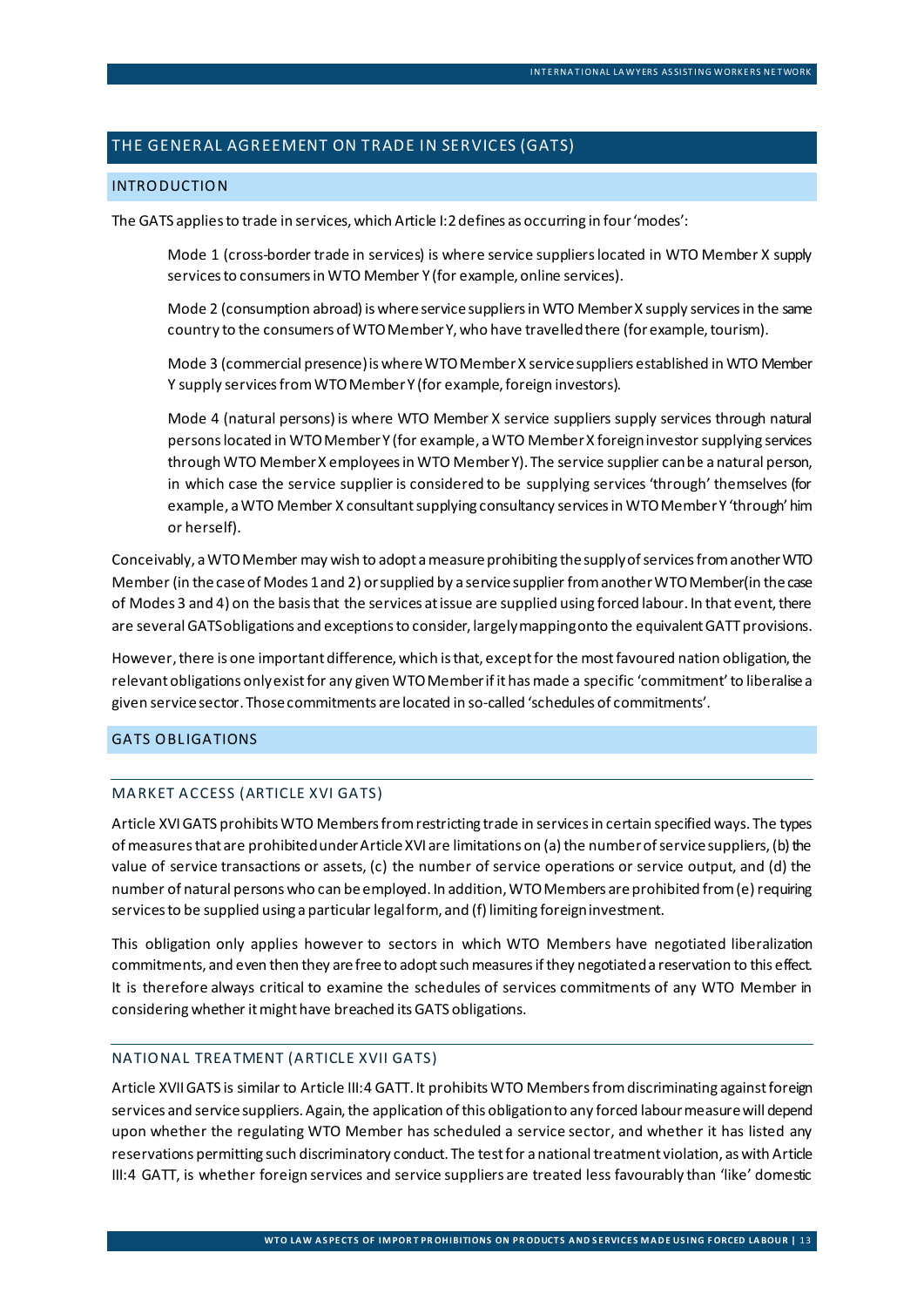services and service suppliers. This will necessarily be the case if they are expressly singled out by origin in the measure itself.[35](#page-14-0)

### MOST FAVOURED NATION TREATMENT (ARTICLE II:1 GATS)

Article II:1 GATS is a most favoured nation obligation that is draftedin identical terms to Article XVII, except that the prohibited 'less favourable treatment' is now between services and services suppliers from different origins (the protected service and service supplier being from a WTO Member). There is however one important difference, which is that the obligation applies to all services and service suppliers except for measures listed in a GATS annex. These exemptions are very specific and are unlikely to be implicated by a forced labour prohibition.

#### CONCLUSIONS

It is very difficult in the abstract to assess the legality, under these obligations, of a measure that would restrict trade in services in one of the four modes detailed above. With the exception of the most favoured nation obligation, this depends entirely on the services schedules of the WTO Member at issue. Further details would be required for an analysis of these issues.

#### GATS EXCEPTIONS

Article XIV of GATS is a general exceptions provision that is modelled on Article XX GATT. However, its list of permitted objectives is slightly different. Article XVI(a) is an exception for measures necessary to protect public morals, and can be interpreted in precisely the same way as Article XX(a) GATT.[36](#page-14-1) There are also exceptions for measures necessary to protect human life and health (Article XIV(b)) and measures necessary to secure compliance with laws or regulations which are not inconsistent with GATS (Article XIV(c)). What is missing, however, is any equivalent to Article XX(e); hence there is no exception for restrictions in trade in services using prison labour. The result is that any measures that violates GATS obligations in respect of services produced by forced labour can only be justified on public morals grounds, as discussed in the context of Article XX(a) GATT. Article XIV also has a 'chapeau' that is functionally identical to the chapeau of Article XX, so the analysis of that chapeau applies here as well.

# CONCLUSIONS

The conclusion of this analysis is that, in principle, WTO law permits WTO Members to adopt measures prohibiting the importation of forced labour products and services. The key issue is whether such prohibitions can be justified under the GATT 1994 and GATS general exceptions. The answer is that they can, depending on how they are designed.

First, both GATT 1994 and GATS permit WTO Members to adopt measures that are necessary to protect their public morals. It is not difficult to argue that a WTO Member is protecting its public morals by prohibiting imports of forced labour products and services, especially given international prohibitions on the use of forced labour. However, the prohibition needs to be no more trade restrictive than necessary to achieve its objective(Article XX(a)) and also no more discriminatory than necessary to achieve its objective (the chapeau of Article XX).

<span id="page-14-0"></span><sup>&</sup>lt;sup>35</sup> See above at [n 8.](#page-4-2)

<span id="page-14-1"></span><sup>36</sup> Article XIV(a) GATS also permits measures necessary to 'maintain public order', but that is not relevant.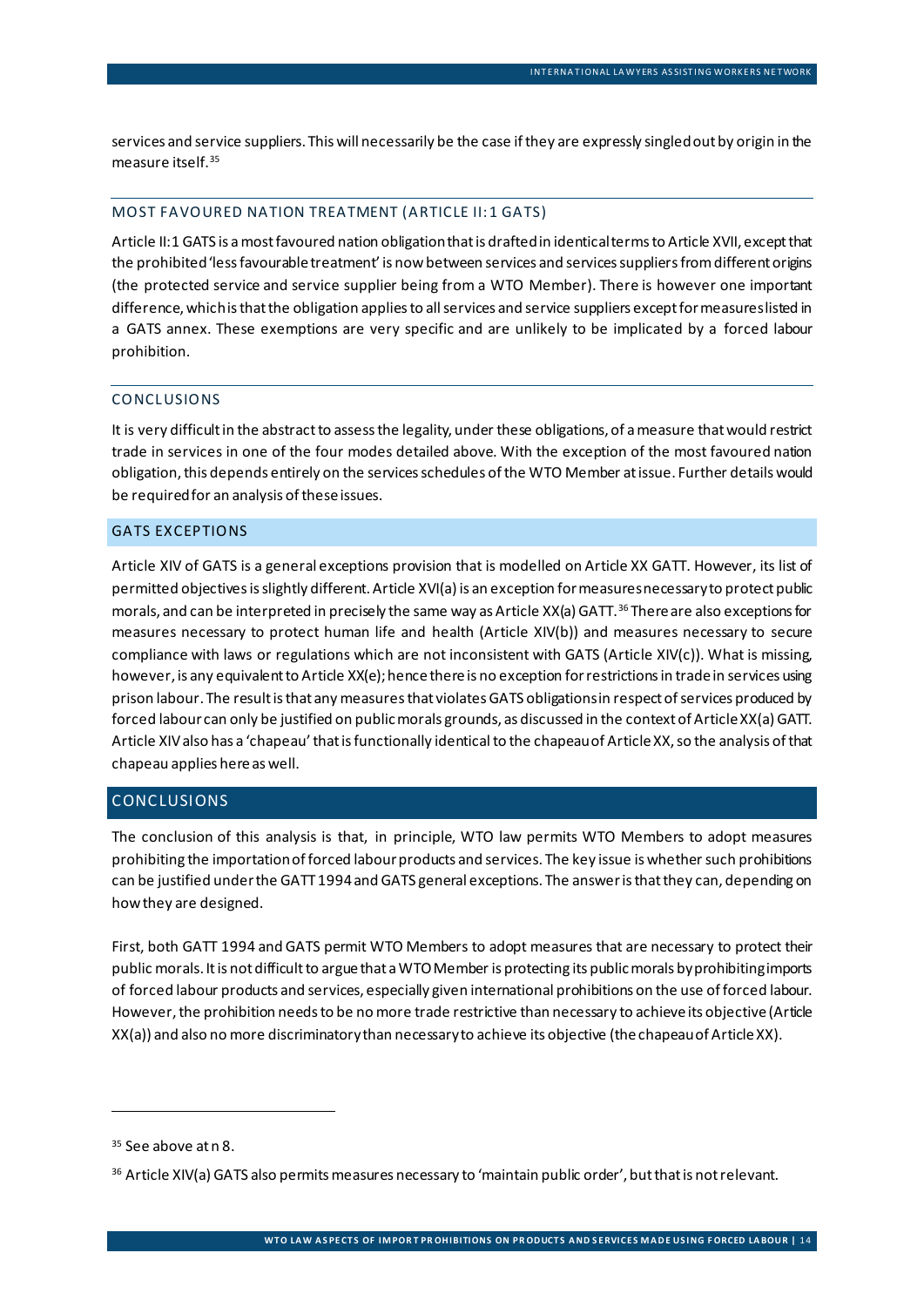Second, the GATT 1994 (but not GATS) also has an exception for import prohibitions of 'products of prison labour'(Article XX(e)). This exception covers import prohibitions on forcedlabour products that are produced in correctional settings, and it may also cover import prohibitions on forced labour products that are produced in non-correctional but 'prison-like' settings, such as modern slavery. The 'prison labourproducts' exception does not require the measure to be no more trade restrictive than necessary to achieve any objective; it is enough that it has a connection with prison labour products. However, because of the chapeau of Article XX, the measure must still be no more discriminatory than necessary to achieve its objective.

What do these 'necessity' tests mean for a selective measure that prohibits imports of forced labour products from only one country when it is known that there is forced labour in other countries? The first 'necessity test', which only applies to the 'public morals' exception, requires that the measure be no more *trade restrictive* than necessary to protect public morals. This will be the case if there is no alternative measure that is (a) reasonably available and (b) less trade restrictive than the actual measureand (c) the alternative measureachieves at least the same level of protection of public morals as the actual measure. It is also important to note, however, that a measure may be 'necessary' even if it does not completely achieve its objectives. For example, a measure may have the objective of eradicating forced labour regardless of where it occurs, but only do so by targeting forced labour products originating in one country. Such a measure can still be necessary so long as there is no reasonably available alternative measure that achieves the objective of eradicating forced labour to the same degree as the actual measure. A less trade restrictive measure, such as a ban on fewer imports than the actual measure, would not achieve the objective of the actual measure to the same degree. A more general ban on imports from other countries as well would, by definition, be more trade restrictive than the actual measure. The end result is that there is no alternative measure that meets the required conditions, and hence the actual measure is 'necessary', even though it is selective and does not achieve its objectives in full (complete eradication of forced labour).

To be permissible, however, the measure would need to pass a second 'necessity test' under the chapeau of Article XX, both in the case that it is justified as protecting public morals under Article XX(a) and in the case that it is justified as relating to the products of prison labour. There is an identical condition in the chapeau of Article XIV of GATS, which would apply in the same way to a measure prohibiting imports of forced labour services. This second 'necessity test' consists of the measure not being more *discriminatory* than necessary to meet a legitimate objective as between countries where the same conditions prevail. In the scenario presented above, the selective measureis by definition discriminatory, as it singles out one country from a range of other countries where the same conditions (forced labour) prevail. But if the discrimination corresponds to a particularly high prevalence or type of forced labour in the targeted country, this discrimination can be justified on the grounds that the measure is calibrated to that special situation.